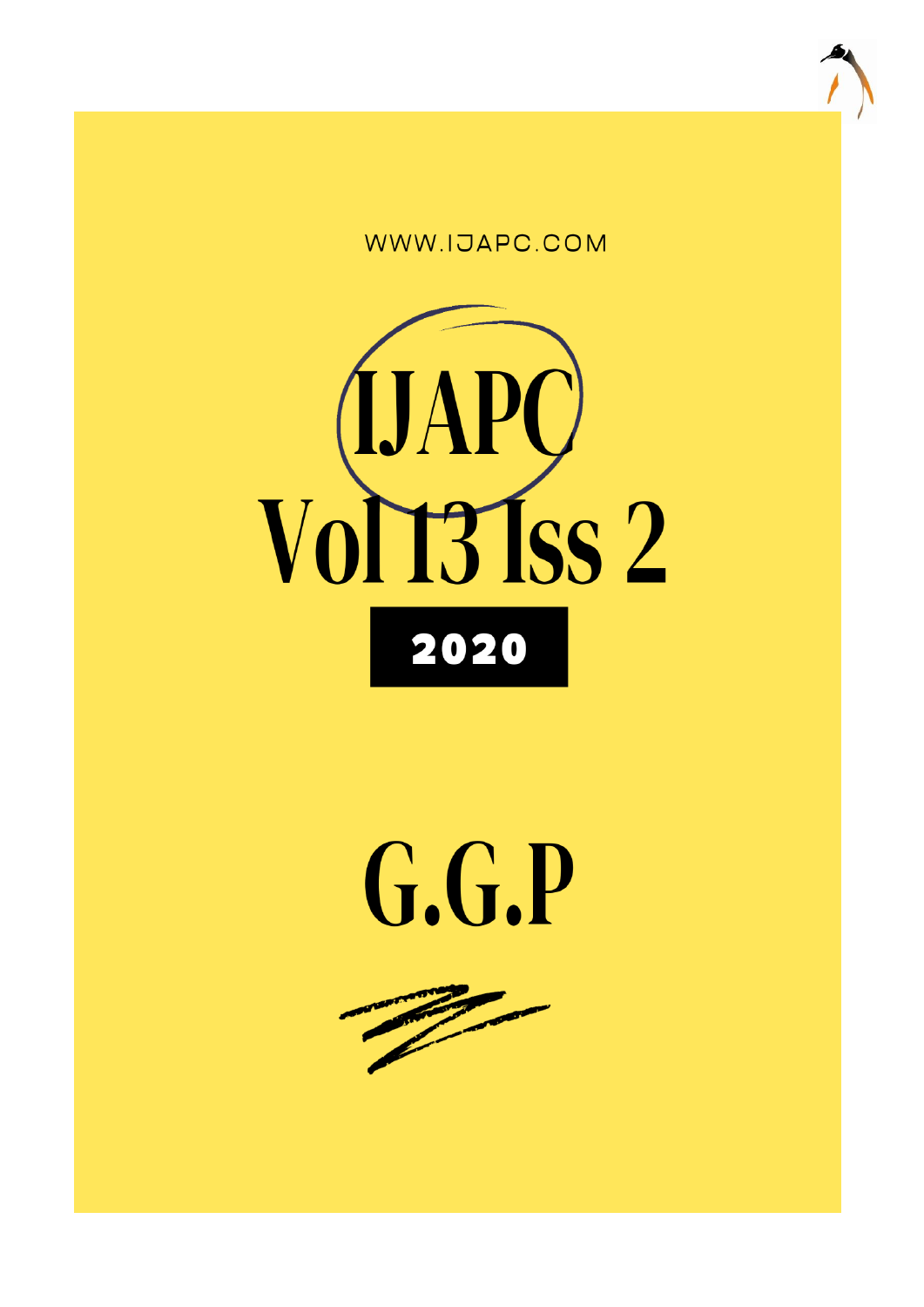

# **Int J Ayu Pharm Chem**

REVIEW ARTICLE www.ijapc.com

**e-ISSN 2350-0204**

# **Concept of** *Abhyanga* **in Enhancing Beauty**

Rashi Sharma<sup>1\*</sup> and Sunil Kumar<sup>2</sup>

<sup>1,2</sup>Department of Sharir Rachana, NIA Jaipur, Rajasthan, India

### **ABSTRACT**

Beauty is defined in *Ayurveda* as *'Subhanga Karnam*' which is basically transformation of body as well as mind to most auspicious stage. Our body is in constant phase of transformation. Managing this process of transformation is key to radiant beauty. *Abhyanga* not only improves texture and complexion of skin but also reduces muscle tension, improves circulation, induces better lymph drainage, stimulates both endocrine and exocrine systems. Today's lifestyle leads to development of immense stress which adversely affects beauty. *Abhyanga* reduces Cortisolthe stress hormone, thereby delays ageing process. Stress increases *Vata* thus making skin dry as well as signs of ageing are reflected onto skin. Abhyanga helps to pacify *Vata Dosha*. In classics of *Ayurveda*, *Abhyanga* has been mentioned as part of Daily regime (*Dincharya*) and also used in management of various ailments. An effort to explore the concept of *Abhyanga*, its effects on different body systems and its ultimate outcome that is Beauty has been highlighted in this paper. An effort is made to present the relationship between *Abhyanga* and Beauty.

## **KEYWORDS**

*Abhyanga, Beauty, Stress, Dincharya*



Received 17/06/2020 Accepted 12/08/2020 Published 10/09/2020

 $\overline{\phantom{a}}$  , and the contribution of the contribution of the contribution of the contribution of the contribution of the contribution of the contribution of the contribution of the contribution of the contribution of the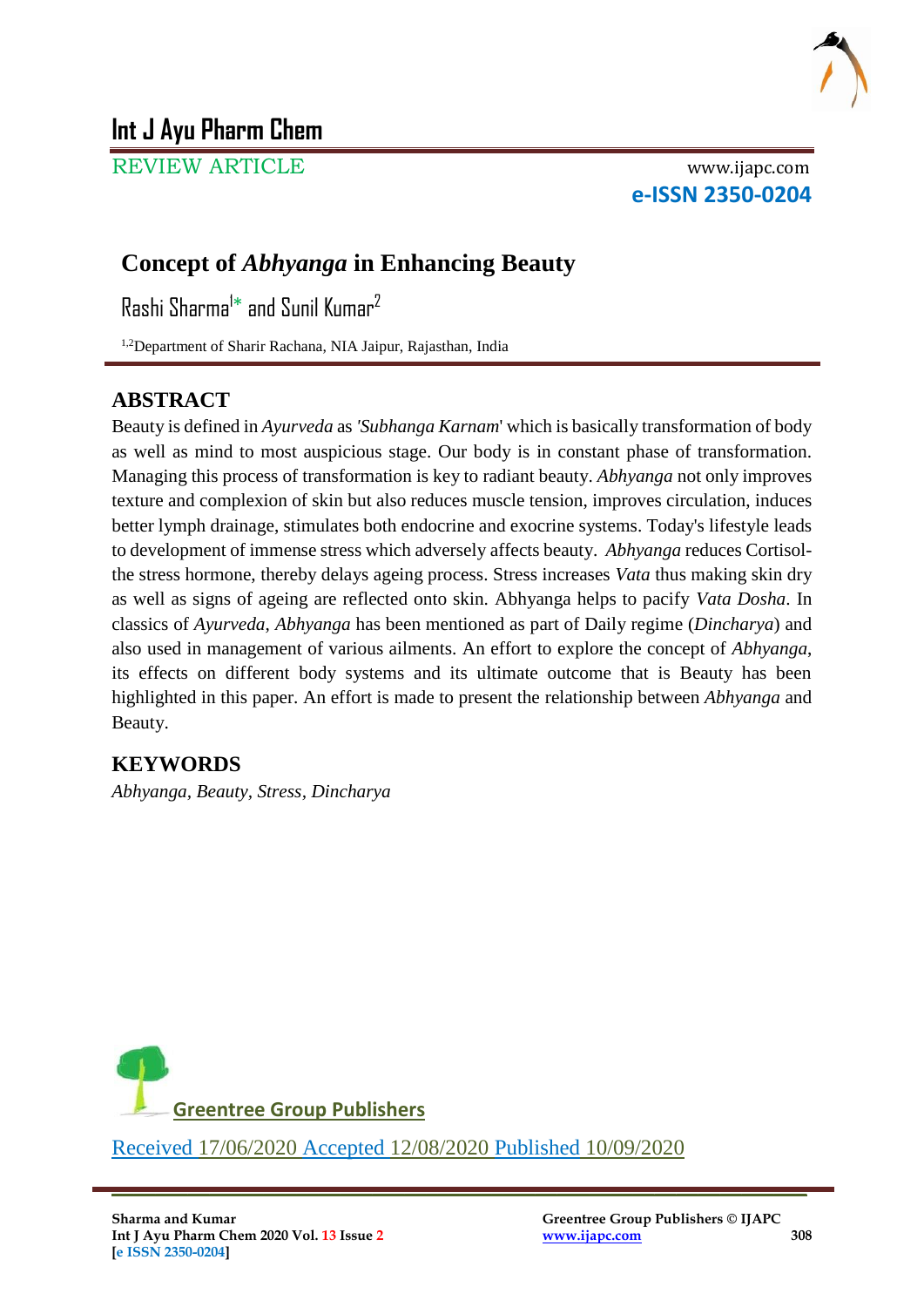

### **INTRODUCTION**

Beauty is defined in *Ayurveda* as "Subhanga Karnam Sundaram "<sup>1</sup> which is basically transformation of body as well as mind to most auspicious stage. This auspicious stage of mind and body is attained by balance of three energies ie. *Vata, Pitta, Kapha*, our *Agni* that digests food, seven *Dhatus* and body wastes. The perfect balance of these body systems leads to good health and ultimately enhances beauty. Health and Beauty are much more than what we see on the outer aspect of body, they depend on what is going on inside. Now a days the erratic lifestyle has lead to development of immense stress which adversely affects both health and beauty.

Regular *Abhyanga* reduces muscle tension, improves blood circulation, induces better lymph drainage, stimulates nerves and endocrine system, improves digestion and intestinal function. It thereby reduces stress that results in delayed Ageing process<sup>2</sup>. Hence, we get a healthy and beautiful body with *Abhyanga*. An effort to explore the concept of *Abhyanga* in enhancing beauty has been made in this paper.

### **MATERIALS**

Different Classics of *Ayurveda*, Journals, Articles published, Web media**.**

 $\mathcal{L}_\mathcal{L}$  , and the contribution of the contribution of the contribution of the contribution of the contribution of the contribution of the contribution of the contribution of the contribution of the contribution of

It is a *Sanskrit* word which comes from root '*Anj*' (means movement or to smear) by adding '*Abhi*' *upsarga* and '*Ghana*' *pratyaya*. *Abhyanga* means to smear the body with oily substance or movement towards inner *dhatus*. *Bahya snehan* is another synonym of *Abhyanga.* It is also termed as Oelation which means tremendous love and immense tenderness. Thus, we can say that it is a process which affects body and also beneficial to mind and emotions which ultimately results in complete beauty. It is a part of important therapeutic procedure in *Ayurveda* called *Panchkarma*. In *Ayurveda*, *Abhyanga* is *Jarahar*- delay of ageing process; *Sharamhar*- fatigue remover; *Vatahar*-Nervous system stress remover; *Drishtiprasadkar*- those suffering from weak eyesight should massage their feet; *Pushtikar*- makes body strong; *Ayushkar*increases longevity by creating an electro chemical balance; *Swapnakar*- induces sleep; *Twakdridhakar-* strengthens skin; *Kleshasahatwa-* provides resistance against diseases and disharmony; *Abhighatsahatwa*- resistance to injuries and power to recover quickly; *Kapha- vata nirodhak*- subsides ailments caused by mucous and *vata dosh*; *Mrija-varna-balaprad*- improves colour and texture of skin.<sup>3</sup>It should be normally done one hour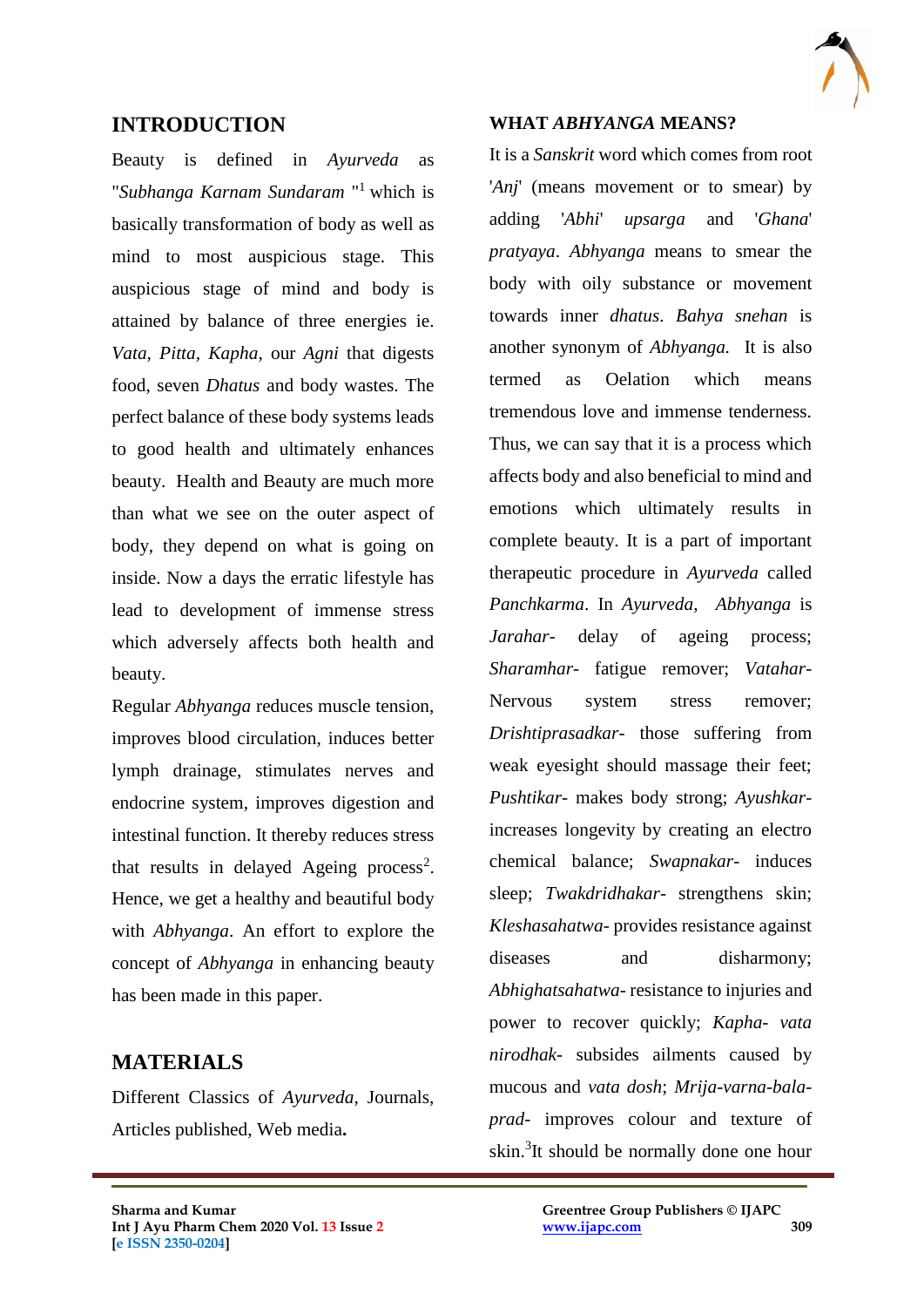

before bath and only when food taken is digested.<sup>4</sup>

# **HOW** *ABHYANGA* **AFFECTS ACCORDING TO IT'S PROPERTIES**

1*. SNIGDHA GUNA*: *snehan, kledan, vishyandanakar*. These *Gunas* are opposite to *Vata gunas* so *Vatahar*.

2.*GURU GUNA*: It is *Vatahar* by this *guna.* 3.*SHEETA GUNA*: Decrease perspiration thus helps in maintaining body temperature. 4.*MRIDU GUNA*: Decrease stiffness. Has anti-ageing property.

5*.DRAVA GUNA*: Mobilize *doshas* by increasing their flowing capacity.

6.*PICCHILA GUNA*: For longevity of *Abhyanga*.

7.*SAR GUNA*: Mobilize *Doshas* and *Malas.* 8.*MANDA GUNA*: Leads to slow diffusion through skin. Thus, longer contact period with skin.

9.*SUKSHMA GUNA*: To enter fine channels of body.

# **BENEFITS OF** *ABHYANGA* **ON OUTER BEAUTY i.e. ON SKIN**

*Acharya Charak* has mentioned benefits of *Abhyanga* in *Dincharya* as "*Sutwagbhavati cha ananam*" 5 . It nourishes the skin. The touch sensation of skin is under *Vata*  control<sup>6</sup>.This sense spreads over the entire body and is derived from the power of *Vayu*- The neuro sensory element. The role of skin is to communicate to the mind within about the outside world. Daily

 $\mathcal{L}_\mathcal{L}$  , and the contribution of the contribution of the contribution of the contribution of the contribution of the contribution of the contribution of the contribution of the contribution of the contribution of

*Abhyanga* helps to regulate *Vata* content thus maintaining complexion of skin. Stress increases *Vata* thus making skin dry as well as signs of ageing are also reflected on the skin. *Abhyanga* is done by medicated oils. Our skin is permeable to fat soluble substances. Rapid, controlled molecular transport across human skin, is of great interest for transdermal medication delivery. The main barrier is the Stratum Corneum, which consists of old dead cells, surrounded by multilamellar lipid bilayer membranes. Small lipid soluble molecules can partition into the Stratum Corneum, and then diffuse across the lipid bilayer membranes, but water-soluble molecules, particularly charged molecules, cannot penetrate significantly by this route. Preexisting aqueous pathways associated with the skin's appendages (sweat gland ducts and hair follicles) admit water soluble molecules and are believed to provide one major route for iontophoresis, in which low voltage buffers are used to move icons and molecules across skin. Essential oil molecules pass through Stratum Corneum. *Acharya Charak* has mentioned that color complexion and temperature of skin is maintained by *Bhrajak Pitta*. *Sneha* applied over Skin is digested and absorbed by *Bhrajak Pitta*.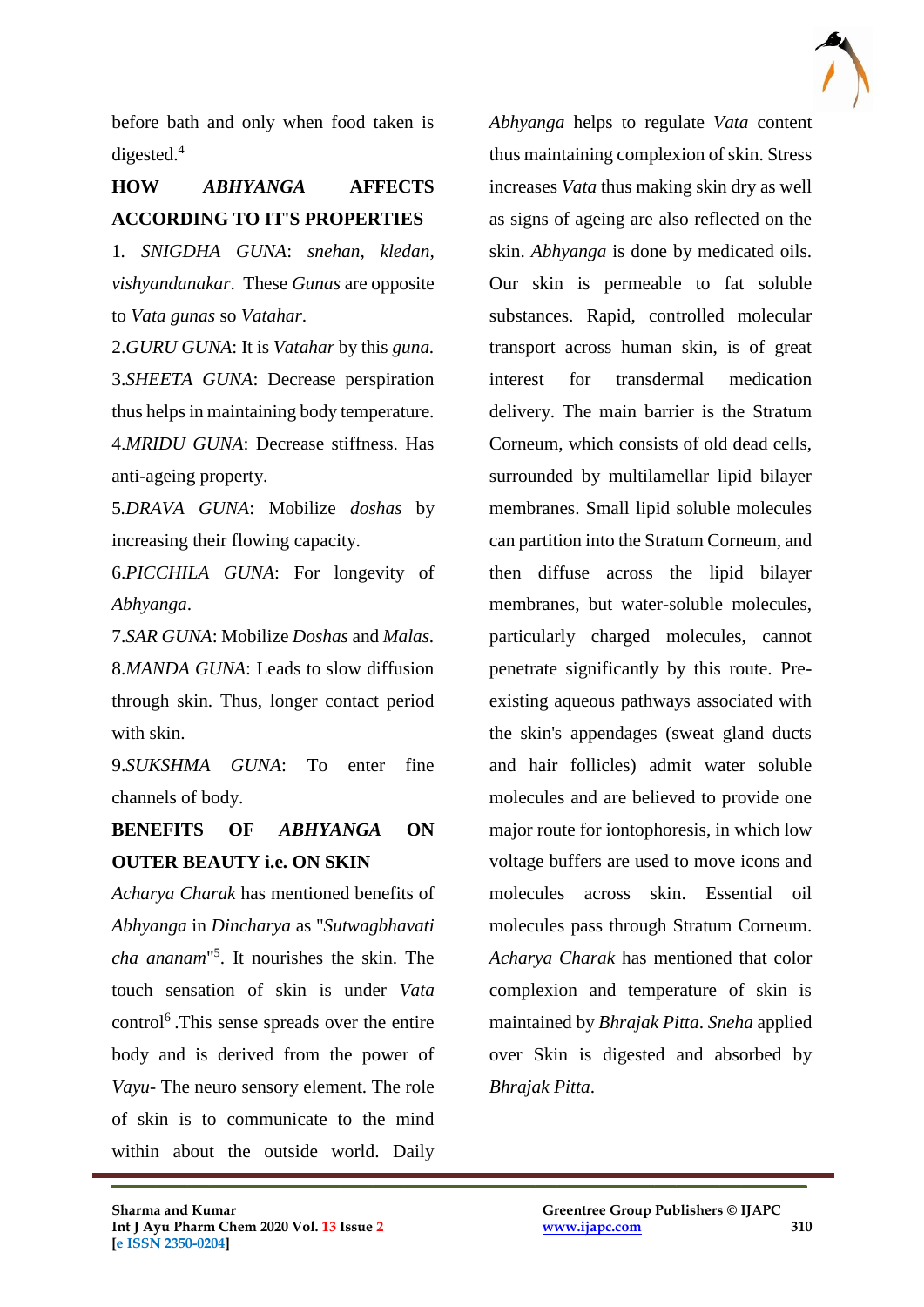

# **BENEFITS OF** *ABHYANGA* **ON INTERNAL BODY SYSTEMS-**

1) DIGESTIVE SYSTEM*- Abhyanga* improves *Agni* which leads to improved digestion. This helps in nourishment of *Dhatus* and internal nourishment is ultimately reflected onto skin.

2) RESPIRATORY SYSTEM- *Abhyanga* deepens and normalizes the breathing pattern; helps to relieve congestion in lungs through percussive and compressive movements. So, absorption of oxygen would be more and blood enriched with oxygen would reflect on the skin.

3) CIRCULATORY SYSTEM- When process of *Abhyanga* is performed, manual pressure is applied to that particular area, it pushes blood out of that area and when we release the pressure fresh blood rushes to the tissues. It also causes relaxation in arterial wall thus helps in creating unrestricted pathway for proper blood flow. 4) NERVOUS SYSTEM- The sympathetic and parasympathetic systems work in conjunction with each other to balance body needs. Too much sympathetic activity makes us stressed. So *Abhyanga* activates parasympathetic nervous system causing vasodilation, muscle relaxation, balance and rejuvenation.

5) MUSCULAR SYSTEM- *Abhyanga* increases blood supply and nutrition to our muscles, reduces muscle and soft tissue

 $\mathcal{L}_\mathcal{L}$  , and the contribution of the contribution of the contribution of the contribution of the contribution of the contribution of the contribution of the contribution of the contribution of the contribution of

pain, increases work capacity and breakdown adhesions and fibrosis.

6) SKELETAL SYSTEM- *Abhyanga* increases range of joint movements. It helps to increase retention of nitrogen, phosphorus and sulphur in bones and this aids in fracture healing. *Acharya Sushruta* has mentioned it as *Bhagna sandhi prasadak*<sup>7</sup> .

7) LYMPHATIC SYSTEM- *Abhyanga* helps in draining lymph towards correct node.

8) ENDOCRINE SYSTEM- Research have shown that *Abhyanga* reduces Cortisol and Adrenaline secretion thereby reducing stress.

### **DISCUSSION**

*Abhyanga* has marked effect on health of skin both internally and externally. *Acharya Dalhan* has described effects of *Abhyanga* according to time duration i.e.

300 *matra kaal*  (*1matra kaal* = 19/60 seconds So, 300 *matra kaal* = 95 seconds)Reaches *Romkoopa* 400 *matra kaal* Reaches *Twak* 500 *matra kaal* Reaches *Rakta Dhatu* 600 *matra kaal* Reaches *Mansa Dhatu*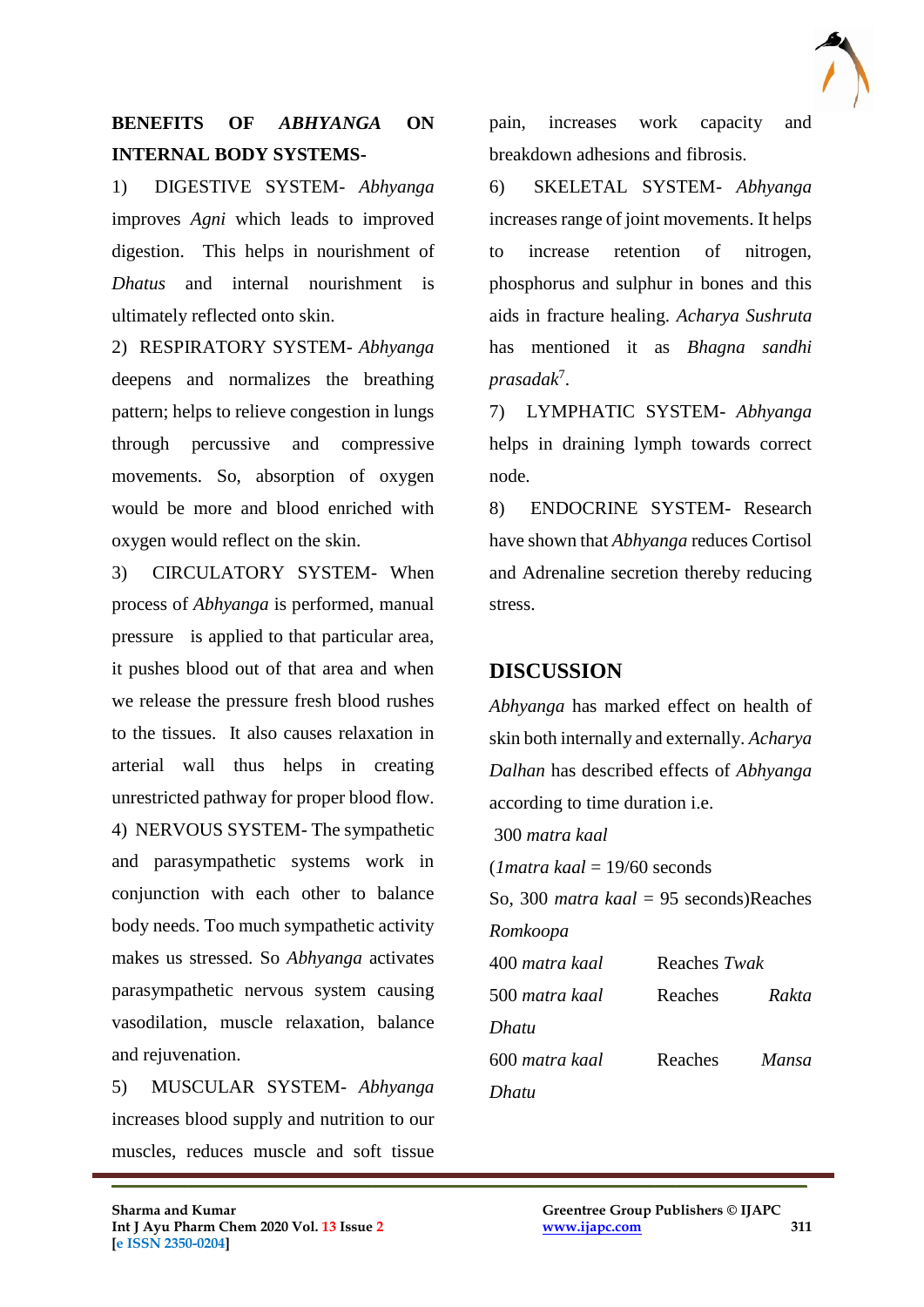

| 700 matra kaal | Reaches             | Meda  |
|----------------|---------------------|-------|
| Dhatu          |                     |       |
| 800 matra kaal | Reaches Asthi Dhatu |       |
| 900 matra kaal | Reaches             | Majja |
| Dhatu          |                     |       |

Our classical texts of *Ayurveda* had mentioned that *Twak* is seat for *Vata dosha* and *Vata sthan* is related to tactile sensory organ. When tactile sensory nerves are stimulated by Abhyanga it provides impulses to muscular, glandular, skeletal, digestive, respiratory and circulatory systems, thus improving their functioning. Head, Ear, Foot $8$  are seats of many vital *marma* points. *Abhyanga* on body stimulate these *marma* points to provide positive energy and acts as immunity booster.

### **CONCLUSION**

Recent researches and texts of *Ayurveda,* revealed an association between *Abhyanga* and health. When we are internally healthy, the skin which is a mirror image of healthy body, reflects it. That's what is called a Beauty. *Abhyanga* not only improves texture and complexion of skin but also reduces Muscle tension, improves circulation of blood, induces better lymph drainage, stimulates both endocrine and exocrine systems. It reduces the level of stress hormone, cortisol that results in delaying of ageing process which is important for External Beauty and for proper functioning of our body systems that comprises Internal Beauty. *Abhyanga* should be done in *Anuloma direction* (i.e. Direction of hair growth) to prevent damage to hair roots. It nourishes seven layers of skin that broadly corresponds to seven *Dhatus* of body i.e. Plasma, RBC, Muscle, Fat, Bone, Nervous tissue and Reproductive tissue. As each layer of skin digests oil, metabolism of that tissue is activated. Hence, we can achieve the complete aspect of beauty in today's era with *Abhyanga.*

 $\mathcal{L}_\mathcal{L}$  , and the contribution of the contribution of the contribution of the contribution of the contribution of the contribution of the contribution of the contribution of the contribution of the contribution of